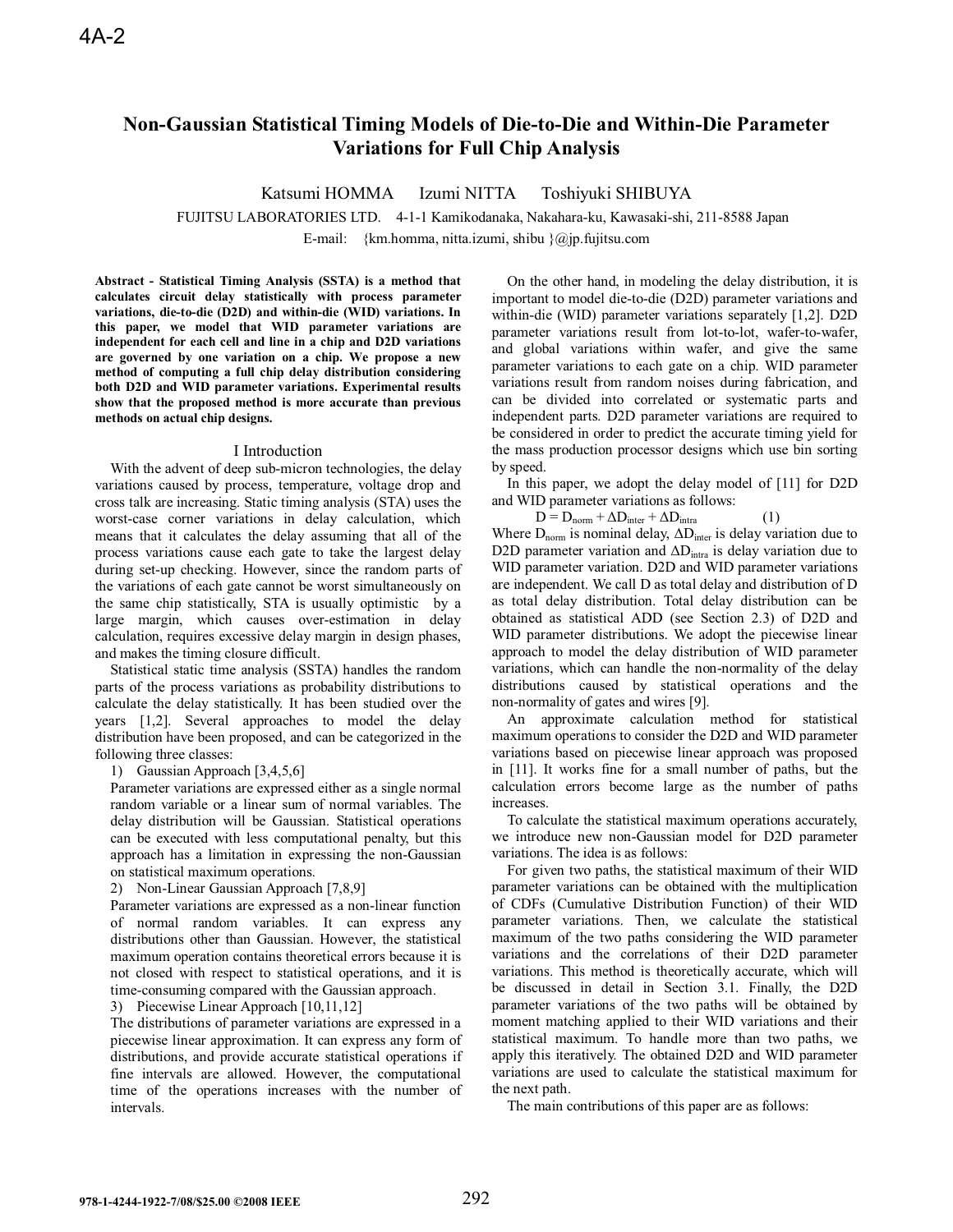- We provide a new method to extract the statistical maximum of D2D parameter variations of the two paths from the statistical maximum of WID parameter variations and their statistical maximum considering both D2D and WID variations.
- A path pruning technique is proposed to speed up the method.
- We demonstrate the accuracy and efficiency of the proposed methods on three typical actual designs.

The rest of the paper is organized as follows. In Section II, we review the path analysis and the statistical delay calculation. In Section III, a statistical maximum operation method and a speed-up technique are proposed. Section IV shows the experimental results. Section V concludes this paper.

### II. Preliminary

#### 2.1 *Check Path, Check Path Delay and Chip Delay*

For given a pair of flip-flops, the whole set of the circuit elements and paths between the pair, ones on the shared clock path from the clock source and the pair is defined as a *check path*. Fig. 1 shows an example of a check path. S is the shared clock source of FF1 and FF2. The delay of the path from S to D of FF2 through FF1 is defined as  $D_{path}$ , and the delay of the path from S to CLK pin of FF2 as C<sub>path</sub>.

We define a *check path delay* as follows:

Check Path Delay =  $D_{path} - C_{path} - C$ . (2)

where C is the circuit dependent constant time including the setup time of FF2. We can obtain the frequency of the check path from inverse of the check path delay. We define the maximum of all check path delays in a chip as the *chip delay*. We can obtain the frequency of the chip from inverse of the chip delay.



2.2 *Check Path delay Distribution and Chip Delay Distribution* 

When the delays of elements in a chip are distributed due to variations, the check path delay will be distributed, and is called *check path delay distribution*. Then, the chip delay will be distributed in the same way, and is called *chip delay distribution*. Timing yield can be calculated from the chip delay distribution.

For given D2D and WID parameter variations to each element of a chip, one method to calculate the chip delay distribution was proposed by [11]. It uses the following two steps:

Step 1: Calculation of D2D and WID check path delay distributions

For each check path in the chip, calculate the D2D and WID delay distribution of D<sub>path</sub> separately. Likewise, calculate the D2D and WID of  $C_{path}$ . Then, calculate the check path delay distribution from equation (2).

Step 2: Calculation of chip delay distributions

Apply the statistical maximum operation over all D2D and WID of  $D_{path}$  and  $C_{path}$  to obtain the chip delay distribution.

In Step 2, Monte Carlo simulation would yield most accurate results. However, it is time-consuming, because for actual chip designs more than hundred thousands of check paths should be handled at a time for each simulation event. Also piecewise linear approach we adopted requires huge amount of memory to save the whole check path delay distribution.

One way to avoid this problem is to calculate the chip delay distribution *iteratively*. First, choose any two check paths from the set of all the check paths, and calculate their check path delay distribution. Then, choose another check path, and calculate its check path delay distribution and the check path delay distribution obtained from the previous calculation. Continue this process until all of the check paths are processed.

Two approximations are proposed by [11] to execute Step2. They are discussed in Section 2.5.

2.3 *Statistical ADD and MAX* 

A directed acyclic graph G=(V,E) called *Timing Graph* is used to express signal flows of a circuit. Each node v*<sup>i</sup>* represents input or output of a gate and the direction of an edge represents the direction of the signal in the circuit. Each edge has a weight, which is a random variable of gate or line delay variations. We show an example of timing graph in Fig.2. SSTA executes statistical operations from  $v_0$ , the source, to v*5*, the target. Each node saves the result of the statistical operations as a delay random variable from  $v_0$  to the node.



Fig.2 Timing Graph [15] ©IEICE 2007

Fundamental statistical operations of SSTA consist of statistical ADD and statistical MAX.

*Statistical ADD* will be applied to a node with a single input edge. For example, the random variable of  $v_2$  can be calculated as statistical ADD of the random variable of  $v_l$  and that of the edge  $e_l$ . Let X be the random variable of  $v_l$ , Y be the random variable of  $e_1$  and Z be the random variable of  $v_2$ . Then  $Z = X+Y$ . If X and Y are independent, statistical ADD can be calculated as convolution of two random variables as follows.

$$
F_z(t) = F_x(t-s)f_y(s)ds
$$
 (3)

Where  $F_z$  is CDF of the delay random variable of  $v_2$ ,  $F_x$  is CDF of  $v_I$  and  $f_v$  is PDF (Probability Density Function) of the random variable of e*1*.

*Statistical MAX* will be applied to a node with multiple inputs. For example,  $v_5$  has two inputs,  $e_2$  and  $e_3$ ; we calculate statistical MAX of the delay random variable of  $e_2$ and  $e_3$ . Let X be the delay random variable of  $e_2$  from the source, Y be that of  $e_3$  from it, and Z be the delay random variable of  $v_5$ . Then  $Z = max(X, Y)$ . In this case, it is difficult to calculate CDF or PDF of Z because the delay random variables, X and Y, which have the common edge e1 in the paths to the source, are not independent. If X and Y are independent, CDF of statistical MAX, Smax(X,Y), is calculated as follows.

$$
Smax(x,y)(t) = F_x(t)F_y(t)
$$
 (4)

Where  $F_x$  is CDF of X and  $F_y$  is CDF of Y. The CDF calculated by (4) gives an upper bound of  $Smax(X, Y)$  [10], even if X and Y are not independent.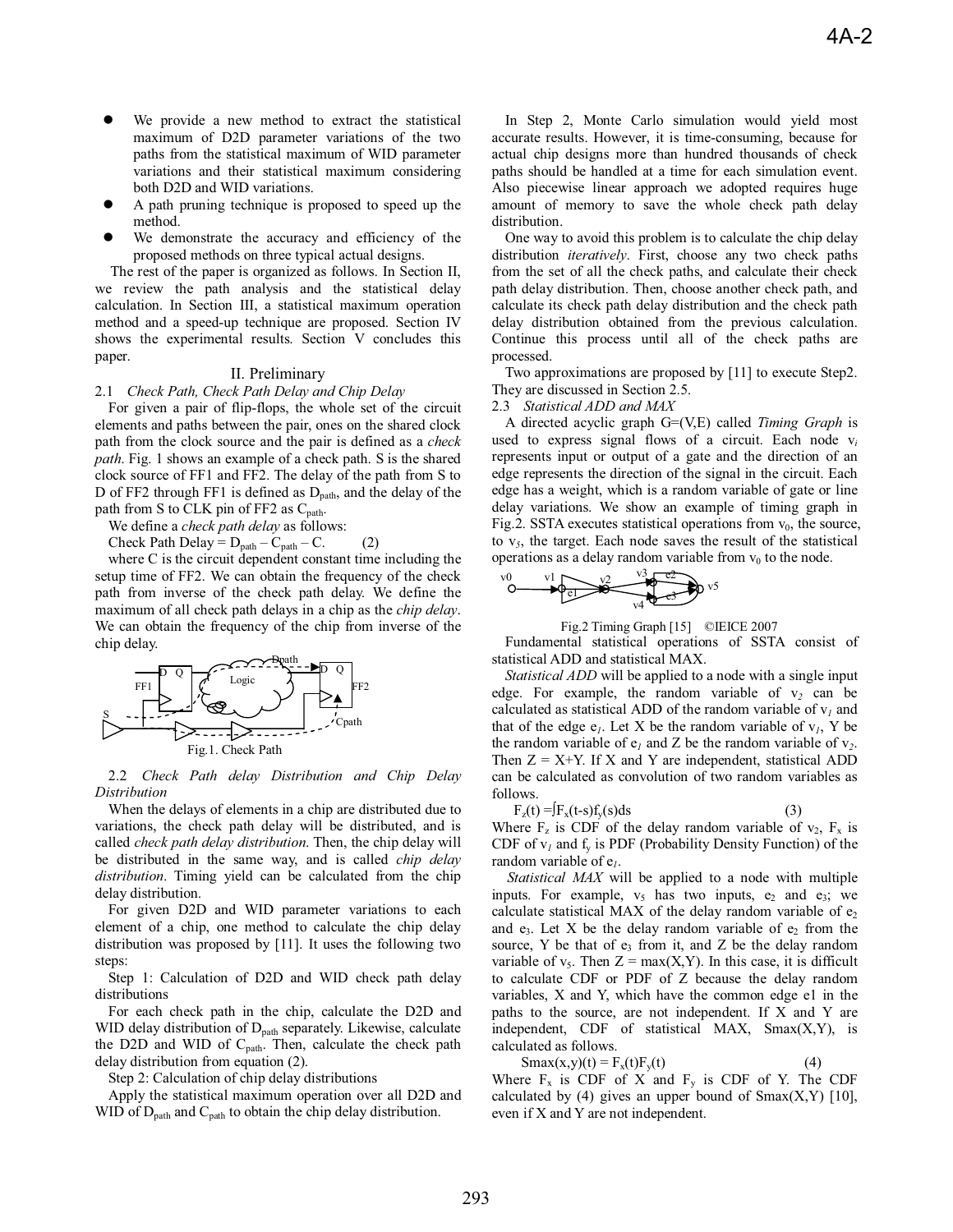## 2.4 *Statistical Subtraction*

As shown in equation (2), the delay random variable of  $C_{\text{path}}$  should be subtracted from that of  $D_{\text{path}}$  to obtain that of check path delay statistically. *Statistical subtraction* can be calculated in the same manner as statistical ADD. Let X and Y be the delay random variables of  $D_{path}$  and  $C_{path}$ , respectively. If X and Y are independent, the delay random variable  $Z =$ X-Y is calculated as follows.

 $F_z(t) = f_x(t+s)f_y(s)ds$  (5)

Where  $F_z$  is CDF of Z,  $F_x$  is CDF of X and  $f_y$  is PDF of Y. 2.5 *D2D and WID parameter Variations* 

Equation (1) is the delay variation model that we adopt for our proposed method. Since we also adopt the piecewise linear approach to model the delay distribution of WID parameter variations, any shape of the distribution of WID parameter variations can be expressed. We assume WID parameter variations are independent for each gate or line. In general, WID parameter variations have correlation for each gate or line. Practically, since equation (1) can contain one correlated random variable,  $\Delta D_{inter}$ , we can simply express the WID correlation with putting the correlated parts into the D2D parameter variations.

D2D parameter variations give variations uniformly to all elements of a chip. They are modeled by one delay random variable for a chip. To cope with non-Gaussian variations and to be closed with respect to statistical operations, we model D2D parameter variations as follows.

$$
\Delta D_{\text{inter}} = \text{ap}^* z \text{ (z>0)}, \quad \text{an}^* z \text{ (z<0)} \tag{6}
$$

Here "ap" and "an" are *positive coefficient* and *negative coefficient,* respectively, those are given by cell libraries and technology parameters, and z is a random variable that is the same for all gates and lines. The mean of z is zero and its standard deviation is one. D2D parameter variations express the correlated parts of the total delay variations for all gates and lines in a chip.

 According to the definition of statistical MAX, for given two parameter variations,

 $d_1 = a_1 * z \quad d_2 = a_2 * z,$ 

it should be:

 $max(d_1, d_2) = max(a_1, a_2) * z$  (z>0),min(a<sub>1</sub>,a<sub>2</sub>)\*z (z<0). This means that the simple variation model of  $\Delta D_{inter} = a \cdot z$  for all z cannot express this result of statistcal MAX any more. Generally, approximation methods, such as moment match, will be applied to obtain the resulatant parameter variation with errors. However, equation (6) is closed with respect to statistical MAX operations, which means that statistical MAX of the two parameter variations in equation (6) can be calculated rigorously in the same expression of equation (6).

For given two D2D parameter variations,

 $d_1 = a p_1 * z(z>0), a n_1 * z(z<0)$   $d_2 = a p_2 * z(z>0), a n_2 * z(z<0),$ statistical ADD can be expressed as

 $d_1+d_2 = (ap_1+ap_2)^*z$  ( $z>0$ ),  $(an_1+an_2)^*z$  ( $z<0$ ) (7) and statistical MAX can be done as

max(d<sub>1</sub>,d<sub>2</sub>)=max(ap<sub>1</sub>,ap<sub>2</sub>)\*z (z>0), min(an<sub>1</sub>,an<sub>2</sub>)\*z(z<0). (8) Equation (7) and (8) show that equation (6) is closed with respect to statistical operations, ADD and MAX.

This delay variation model is simple. However, practically, we could predict timing yield for microprocessor designs successfully with fitting the random variables to the delay results of ring oscillators [13].

| Algorithm: Iterative Chip Delay Distribution Calc.    |  |  |
|-------------------------------------------------------|--|--|
| Input:F1,F2,F3,,FN: check path delay distribution     |  |  |
| Output:D:chip delay distributions                     |  |  |
| 1. $D = \text{Smax}(F1, F2)$                          |  |  |
| 2. For $i = 3, , N$                                   |  |  |
| 3. $D = \text{Smax}(D, Fi)$                           |  |  |
| Fig. 3. Iterative Chip Delay Distribution Calculation |  |  |

2.6 *Previous Methods* 

Figure 3 shows the *iterative* steps of chip delay distribution calculation as discussed in Section 2.2:

It is difficult to calculate statistical MAX distribution (Smax) accurately considering D2D and WID parameter variations. In case of our D2D model, CDF of statistical MAX of two check path delays  $F1$  and  $F2$  (Smax(F1,F2)) is calculated as follows.

$$
S \max(\ F1, F2)(t) = \iiint_{\max(x + f1(z), y + f2(z)) \le t} p1(x) p2(y) p(z)
$$
 (9)

Where  $p_1(p_2)$  is WID PDF of  $F_1(F_2)$ , p is standard Gaussian PDF,  $f_1(f_2)$  is D2D model function of  $F_1(F_2)$  as (6). It is hard to calculate this integral by numerical methods or Monte Carlo simulations.

In [11], following approximate methods of statistical MAX calculation are proposed.

Previous Method 1: Apply operation (4) to two WID distributions of check path delays. Let this result be WID distribution of statistical MAX. Apply operation (8) to two D2D distributions of path delays. Let this result be D2D distribution of statistical MAX.

Previous Method 2: Apply operation (4) to two total distributions of check path delays. Let this result be statistical MAX distribution.

Fig.4. Previous Methods WID1 WID2 D2D1 D2D2 F1: F2: Smax WID of Smax D2D of Smax Method 1 Method 2 (4) (8) (4)

We can apply these two methods to iterative chip delay distribution calculation. But these methods become inaccurate when the number of check paths becomes larger.

The previous method 1 obtains D2D and WID parameter distributions independently. When the number of check paths becomes larger, this method chooses the smallest negative coefficient (an) of D2D parameter variations from all check paths according to equation (8). However, a check path that has smaller path delay distributions, a small D2D coefficient, tends to have a smaller path delay, which, generally speaking, seldom affects chip delay distributions. Therefore, the negative D2D coefficient of chip delay will be estimated to be pessimistic.

A problem of the previous method 2 is to handle D2D parameter variations, which are correlated, as independent random variables, which causes pessimistic estimation as the number of check paths becomes larger.

### III. Proposed Method

In this section we propose a new iterative chip delay distribution calculation method considering D2D and WID variations accurately. In Section 3.1, we propose a new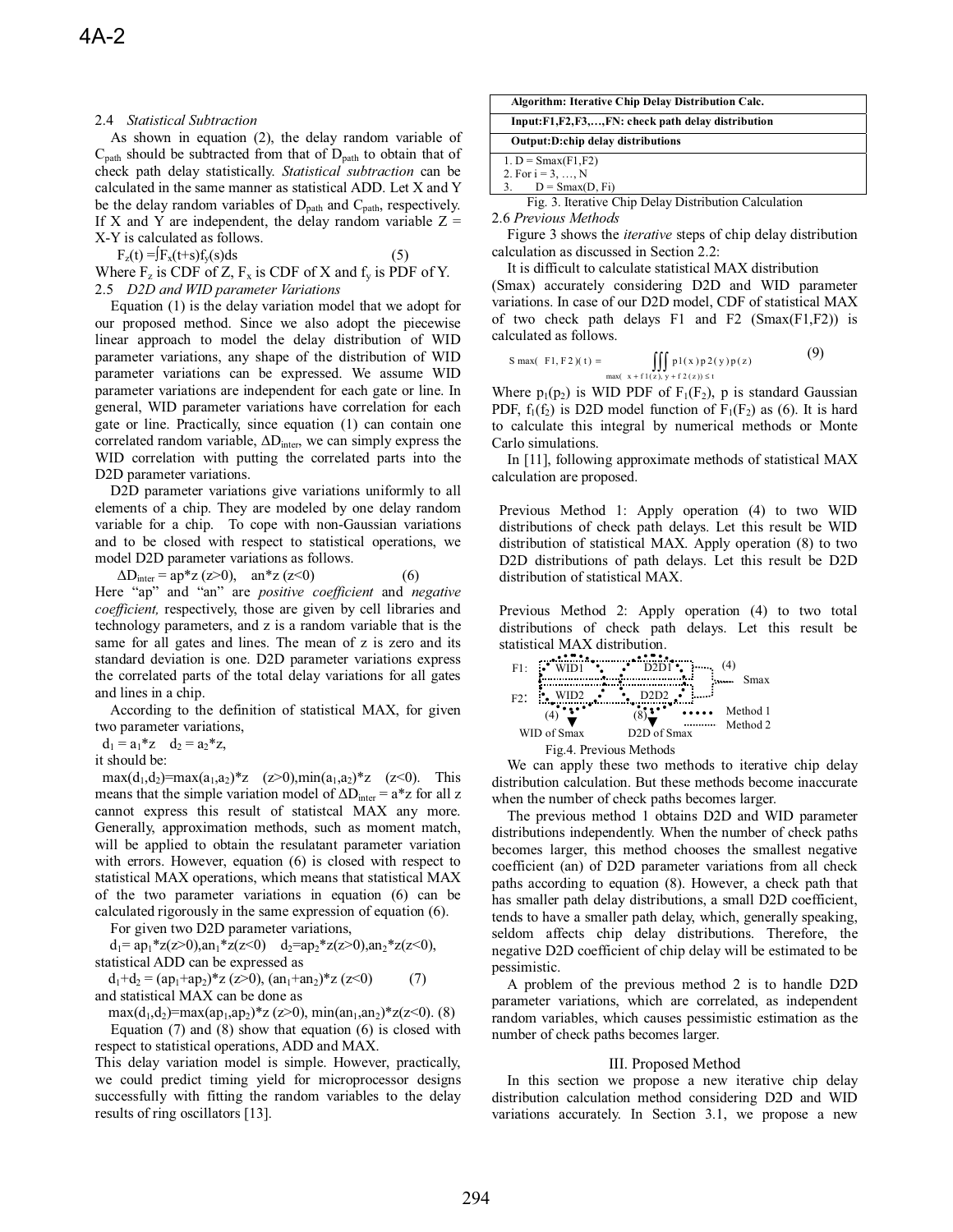statistical MAX operation for D2D and WID parameter variations, which will be used in our statistical MAX calculation iteratively.

In Section 3.2, we propose a *path pruning technique* to speed up the statistical MAX operation. A check path which has the delay small enough to be ignored in terms of statistical MAX will be skipped in the operation, because it does not affect chip delay distribution. We introduce the idea of *dominance* to decide which check path should be pruned. 3.1 *Statistical MAX operation* 

Fig. 5 shows the basic idea of our proposed statistical MAX operation. For given two paths, the statistical maximum of WID parameter variations and their statistical maximum assuming both D2D and WID parameter variations are calculated. Then, moment matching is used to extract the D2D parameter variations of the two paths from the WID and the statistical maximum. Following are the detailed steps of our proposed statistical MAX operation.

Step1. Apply operation (4) to WID parameter distributions, WID1 and WID2, of the two check paths, F1 and F2. Let this result be WID parameter distribution of statistical MAX.

Step2. Calculate mean (m) and standard deviation (s.d.) of statistical MAX distribution of the check paths, F1 and F2, considering D2D and WID parameter variations, D2D1, D2D2, WID1, and WID2.

Step3. Use moment matching method to calculate D2D coefficients (ap,an) of statistical MAX from means and standard deviations of WID distribution of statistical MAX (Step1) and statistical MAX distribution (Step2).

Fig.5. Proposed Smax Operation WID1 WID2 D2D1 D2D2 F1: F2: Step1 WID of Smax m & sd of Smax Step2 Step3 D2D of Smax

Mean (m) and standard deviation (sd) in Step2 are calculated as follows.

 $m = \iiint \max(x + f1(z), y + f2(z))p1(x)p2(y)p(z)$  (10)  $sd = \iiint \{ max (x + f1(z), y + f2(z)) - m \}^2 pl(x)p2(y)p(z)$  (11)

where symbols in right hand sides are same as integration (9). Monte Carlo simulation or numerical integration, which requires less computational time than integration (9), can be applied to compute the above integrations, (10) and (11).

Details of Step3 are explained in Appendix 1.

Although the proposed method is an approximate calculation, it can obtain more accurate chip delay distributions than previous methods, because not only WID but also D2D parameter variations can be calculated with considering the correlation of D2D parameter variations statistically in Step2.

3.2 *Path Pruning technique with dominance*

In Fig. 3, we define *dominance* of distribution  $F_i$  to chip delay distribution D as follows.

*Dominance of F<sub>i</sub>* =  $|M_i - M_{i-1}|/M_i$ 

Where,  $M_i$  is the mean of distribution of  $Smax(F_1,...,F_i)$  and  $M_{i-1}$  is the mean of distribution of  $Smax(F_1,...,F_{i-1})$ . Dominance of Fi shows the magnitude of difference between distribution of  $Smax(F_1,...,F_{i-1},F_i)$  and distribution of  $Smax(F_1,...,F_{i-1})$  (Fig.6). If dominance of Fi is small enough that we may regard distributions  $Smax(F_1,...,F_{i-1},F_i)$  and  $Smax(F_1,...,F_{i-1})$  are the same,  $F_i$  can be skipped during Step 3 in Fig. 3.

Dominance of  $F_i$  can be estimated from statistics of distributions  $Smax(F_1,...,F_{i-1})$  and  $F_n$ . We set

mc,  $\sigma$ c : mean and standard deviation of WID distribution of  $F_i$ ,

apc, anc : D2D coefficients of  $F_i$ ,

md,  $\sigma d$  : mean and standard deviation of WID distribution of  $Smax(F_1, \ldots, F_{i-1}),$ 

apd, and : D2D coefficients of  $Smax(F_1,...,F_{i-1}),$ 

and assume that WID distribution is Gaussian. Then we get the following estimation.

If 
$$
k * (\sigma d + \sqrt{\sigma c^2 + h^2}) \leq md - mc
$$
, (13)  
then Dominance  $\leq A * (3 * \Phi(-k))^{3/4}$ 

where h=max(|apc-apd|,|and-anc|), k is any positive constant,  $\Phi$  is standard Gaussian CDF and A is constant that is derived from the  $4<sup>th</sup>$  moment and mean of the check path delay distribution (see Appendix2). In practice,  $4<sup>th</sup>$  moment is obtained from the worst check path delay distribution, and mean from the best check path delay distribution in order to save the computational time of A and to make A pessimistic. We also mention that dominance can be computed analytically from tightness probability [5] if D2D distributions are normal (ap=an).

Our proposed estimation is not mathematically rigorous, because we assume that the check path delay is positive. We believe, however, that this assumption is adequate for the actual circuit data. The details are discussed in Appendix 2.

To prune check paths, a threshold, TH, of dominance is required. Since TH has an impact on the accuracy and CPU time, it should be determined according to the chip designs or applications. TH can be controlled by constant k, and once constant k is fixed, inequality (13) can be used for pruning. We note that the CPU time and the accuracy are trade-off relation. The smaller k is, the larger TH and the number of pruned paths become. Then, the CPU time become smaller and the accuracy become lower.

To be precise, dominance estimation (13) assumes normality of WID distributions. We, however, apply this estimation to non-Gaussian WID as criteria of path pruning heuristics.



Fig.6. Dominance of delay distribution Fi

### IV. Experimental Results

We applied the proposed chip delay calculation to three typical actual chip designs. We selected these chips from a set of chip designs, 130nm to 65nm, based on the path density around critical paths. The number of check paths on each chip is shown in Table 1. The check path sets are selected based on nominal delay criteria.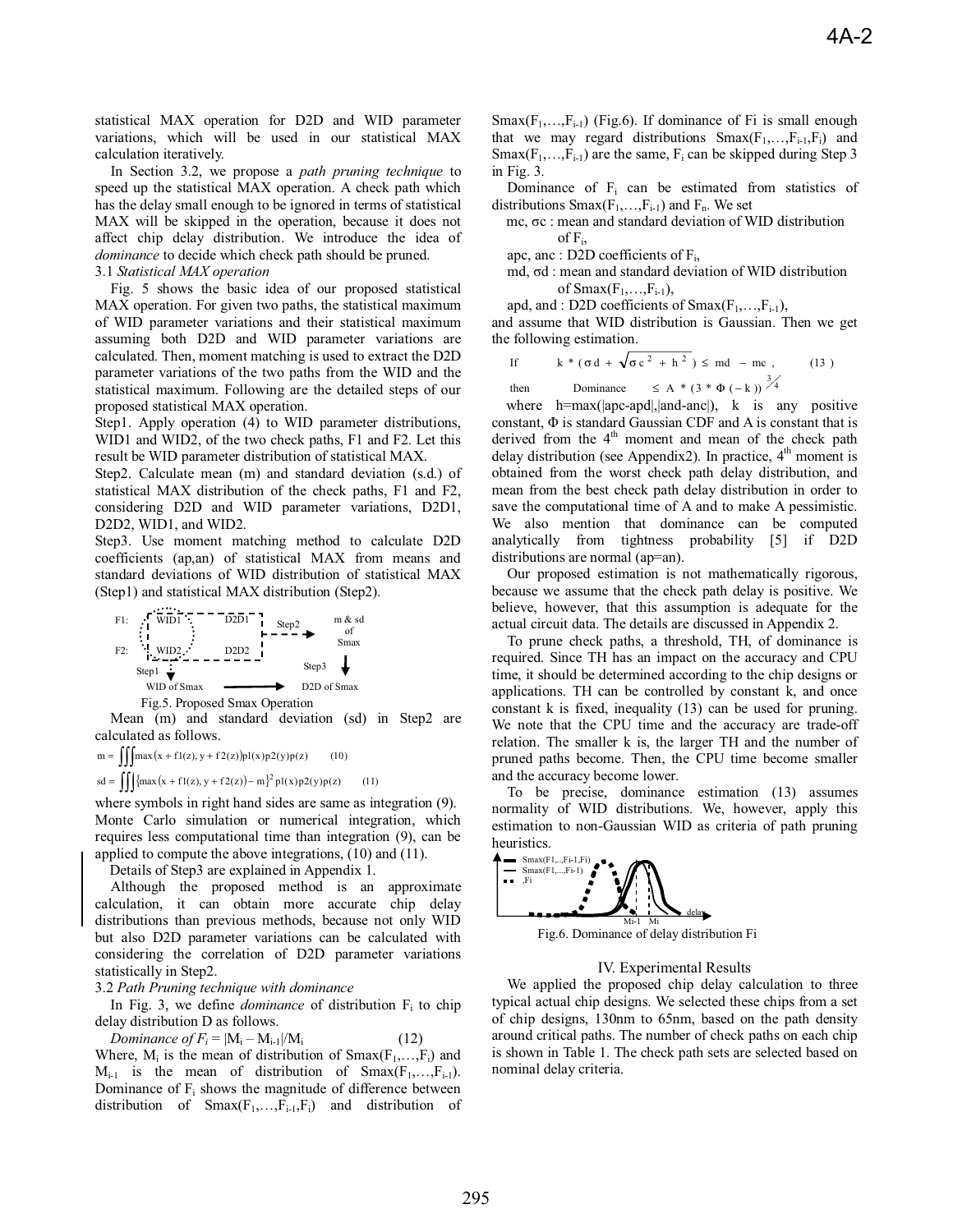| Table 1.                          | ©IEICE 2007<br>Chip Data $[15]$ |  |
|-----------------------------------|---------------------------------|--|
| Chip                              | Number of paths                 |  |
| DataA                             | 60,116                          |  |
| DataB                             | 701                             |  |
| DataC                             | 100,000                         |  |
| the company's company's company's | $\cdots$<br>$\sim$ $\sim$       |  |

We calculate chip delay distributions of these chips with different methods: our proposed method, Monte Carlo simulation method, and previous methods. Monte Carlo results will be used as the reference. The number of intervals for piecewise linear expression for WID distribution is 100. We applied Monte Carlo with 10000 iterations to calculate mean and standard deviation of statistical MAX distribution (See Section 3.1 Step2). The number of iterations for Monte Carlo simulation method was also 10000.

In our experiments, we set  $k=5$  in (13) to obtain the following dominance estimation:

 $5(\sigma d + \sqrt{\sigma c^2 + h^2}) \leq m d - mc \Rightarrow$  Dominance  $\leq 3 \times 10^{-4}$ 

Fig. 7, 8, and 9 show CDF of chip delay obtained by each method.





0.0 0.1 0.2

It can be seen from these figures that the CDF from the previous method 2 has large errors because of the reason discussed in Section 2.6. The CDF of the previous method 1 has errors at low probability region (less than 0.5), because the negative coefficient (an) of D2D variation of chip delay tends to be estimated smaller as discussed in Section 2.6. Therefore CDF tends to be sharper at low probability region. On the other hand, the proposed method is accurate even in low probability region, because D2D variations of chip delay are calculated accurately with statistical MAX operation proposed in Section 3.1.

Chip Delay

 $-MC$ Previous Previous

 $\sim$ 

Table 2 shows the CPU time comparison of the proposed method and Monte Carlo.

| Table 2. Execution Time (SunOS 1.1GHz) [15] ©IEICE 2007 |  |  |  |  |
|---------------------------------------------------------|--|--|--|--|
|---------------------------------------------------------|--|--|--|--|

| Chip  | Proposed                       | МC        |
|-------|--------------------------------|-----------|
| DataA | 51m16s                         | 6h26m42s  |
| DataB | 13s                            | 4m29s     |
| DataC | 1 <sub>m</sub> 06 <sub>s</sub> | 10h40m33s |
|       |                                | $-$       |

The proposed method is much faster than Monte Carlo because of the pruning technique. Table 3 shows the number of check path selected (i.e., not pruned away) for statistical MAX operation. The number of selected check paths also shows the characteristics of the path density around critical paths.

| Table 3. Selected Check Paths [15] ©IEICE 2007 |  |  |
|------------------------------------------------|--|--|
|------------------------------------------------|--|--|

| Chip  | Number of selected check paths | Rate of selected check paths |
|-------|--------------------------------|------------------------------|
| DataA | 9816                           | 16.3%                        |
| DataB | 48                             | 6.8%                         |
| DataC | 184                            | $0.2\%$                      |

#### V. Summary and Conclusions

In this paper, we proposed a new iterative method of chip delay distribution calculation considering both D2D and WID parameter variations. The proposed method includes a new statistical MAX operation and a path pruning technique to save the CPU time. We applied the proposed method on three actual chip designs. We showed that the proposed method is more accurate than the previous methods and is faster than Monte Carlo.

#### References

- [1] S. Tsukiyama, "Toward Stochastic Design for Digital Circuits", Proc. ASP-DAC2004, pp. 762-767, 2004.
- [2] A. Srivastava, D. Sylvester, and D. Blaauw, "Statistical Analysis and Optimization for VLSI: Timing and Power", Springer, 2005.
- [3] S. Tsukiyama, M. Tanaka, and M. Fukui, "An Algorithm for Statistical Static Timing Analysis considering Correlations between Delays", IEICE Trans. Fundamentals, vol. E84-A, no. 11, pp. 2746-2754, 2001.
- [4] H. Chang and S. S. Sapatnekar, "Statistical Timing Analysis considering Spatial Correlations using a Single PEAT-like Traversal", Proc. ICCAD '03, pp. 621-625, 2003.
- [5] C. Visweswariah, K. Ravindran, K. Kalafala, S. G. Walker, and S. Narayan, "First-Order Incremental Block Based Statistical Timing Analysis", Proc. DAC 2004, pp. 331-336, 2004.
- [6] J. Le, X. Li, L. T. Pileggi, "STAC: Statistical Timing Analysis with Correlation", Proc. DAC 2004, pp. 343-347, 2004.
- [7] H. Chang, V. Zolotov, S. Narayan, and C. Visweswariah, "Parameterized Block-Based Statistical Timing Analysis with Non-Gaussian Parameters, Nonlinear Delay Functions", Proc. DAC 2005, pp. 71-76, 2005.
- [8] Y. Zhan, A. J. Strojwas, X. Li, L. T. Pileggi, D. Newmark, and M. Sharma, "Correlation-Aware Statistical Timing Analysis with Non-Gaussian Delay Distributions", Proc. DAC 2005, pp. 77-82, 2005.
- [9] L. Zhaug, W. Chen, Y. Hu, J. A. Gubner, and C. C-P. Chen, "Correlation-Preserved Non-Gaussian Statistical Timing Analysis with Quadratic Timing Model", Proc. DAC 2005, pp. 83-88, 2005.
- [10] A. Agarwal, D. Blaauw, V. Zolotov, and S. Vrudhula, "Statistical Timing Analysis using Bounds", Proc. DATE 2003, 2003.
- [11] A. Agarwal, D. Blaauw, and V. Zolotov, "Statistical Timing Analysis for Intra-Die Process Variations with Spatial Correlations", Proc. ICCAD '03, pp. 900-907, 2003.
- A. Devgan and C. Kashyap, "Block-Based Static Timing Analysis with Uncertainty", Proc. ICCAD '03, pp. 607-614, 2003.
- [13] Y. Komatsu, H. Matsuoka, H. Sugiyama, H. Ikeda, K. Iguchi,